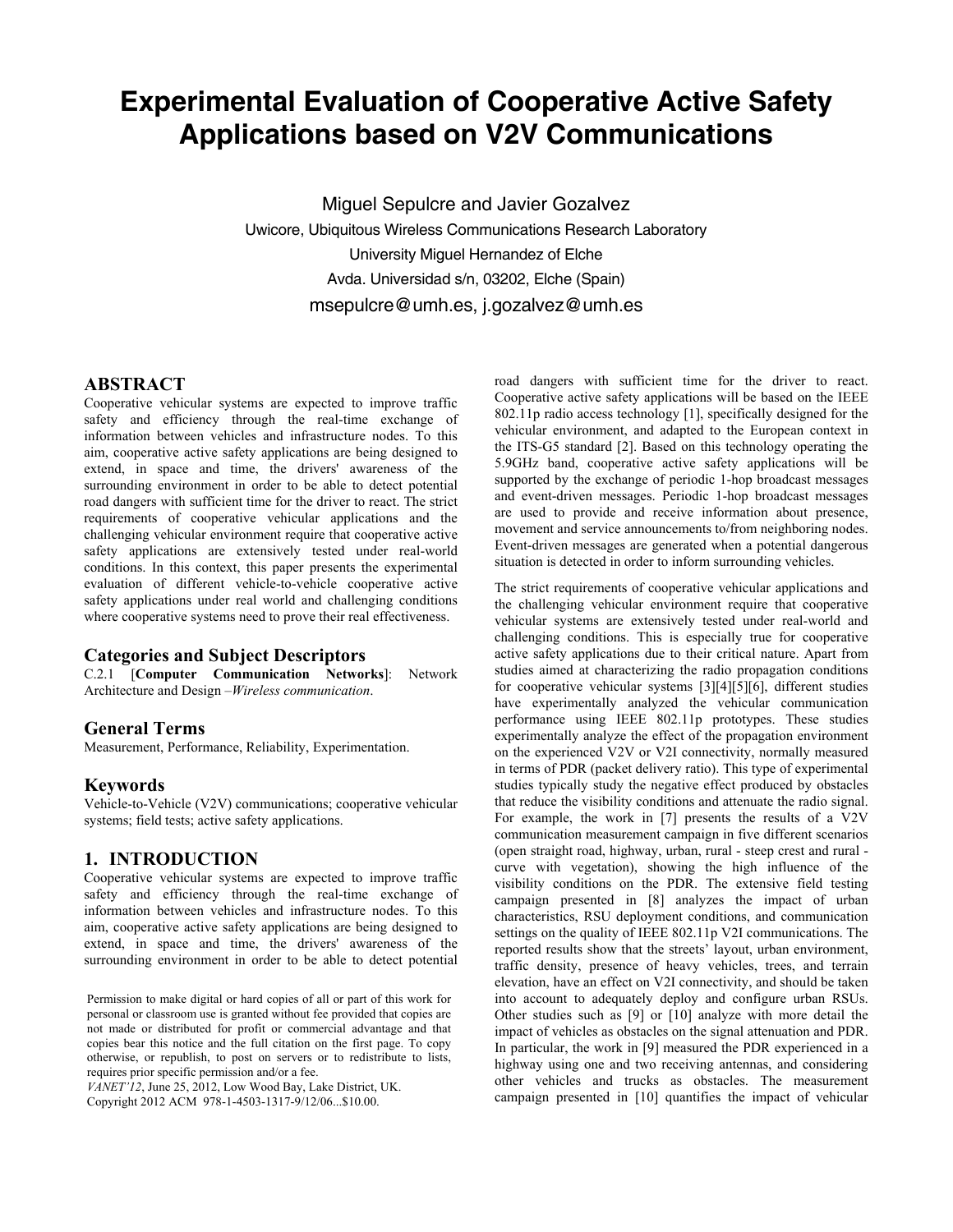obstructions in terms of received signal strength and PDR in different scenarios (parking lot, highway, suburban and urban canyon).

More limited studies evaluate through field tests the impact of adverse vehicular communication conditions on the reliability of cooperative vehicular applications. These studies help better understanding and quantify the negative effects of adverse operating conditions on the applications' reliability, and design the necessary countermeasures to enable the reliable deployment of cooperative vehicular applications. One of the first studies that experimentally evaluated the reliability of cooperative vehicular applications is [11]. This study demonstrates the suitability of the IEEE 802.11p technology to improve traffic safety considering the application requirements developed by the USDOT VSC (Vehicle Safety Communications) project. Based on real-world experimental data in highways, the work analyses the performance of the emergency electronic brake lights, lane change assistance and forward collision warning applications, among others. A similar analysis was presented in [12], focusing also on particular standard road safety applications. In this case, the application reliability is evaluated through the driver warning time obtained with V2V and V2I communications. Their main objective is to compare the performance of conventional physical layer processing and a more sophisticated channel estimation and tracking, focusing on NLOS (Non-Line of Sight) communication conditions.

Despite the interesting tests conducted to evaluate cooperative vehicular systems under real-world conditions, limited studies have been carried out to analyze the negative effects of the challenging operating conditions of the vehicular environment on the applications' reliability. To this aim, this paper presents the experimental evaluation of different V2V cooperative active safety applications under real world and challenging conditions where cooperative systems need to prove their real effectiveness.

The rest of the paper is organized as follows. Section 2 presents the three cooperative active safety applications evaluated, and their requirements. Section 3 describes the experimental setup and analyzes the results obtained. Section 4 concludes the paper.

# **2. COOPERATIVE ACTIVE SAFETY APPLICATIONS**

Based on the work of ETSI TC ITS (European Telecommunications Standards Institute Technical Committee for ITS) [13], USDOT VSC [14], and international research projects such as SAFESPOT (http://www.safespot-eu.org/), three cooperative active safety applications have been selected for this study based on their relevance and expected impact of cooperative technologies: overtaking assistance application, lane change assistance application, and forward collision warning application.

The applications selected are based on the periodic exchange of 1 hop broadcast messages to collect information about surrounding vehicles, and inform the driver about the suitability of an overtaking maneuver, a lane change maneuver, or a potential forward collision, respectively, to avoid any dangerous situation. Figure 1 shows the scenarios considered for each application, in which vehicles A and B represent the communicating vehicles. The operation and requirements of each application is presented below.



**Figure. 1. Scenarios for (a) overtaking assistance application, (b) lane change assistance application, (c) forward collision warning application.** 

# **2.1 Overtaking assistance application**

This application warns the driver of an oncoming vehicle before an overtaking maneuver is started, and is also known as *do not pass warning application* [12]. In the scenario depicted in Figure 1a, this application should warn the driver of vehicle A about the presence of vehicle B to avoid any dangerous situation. To this aim, vehicles A and B should communicate with each other at a distance higher than the distance needed by vehicle A to overtake vehicle C and avoid the collision with vehicle B. This distance corresponds to the warning distance  $(D_w)$  required by the application, and could be estimated based mainly on each vehicle's speed  $(v_A, v_B \text{ and } v_C)$ , the acceleration that vehicle A would apply during the overtaking maneuver  $(a<sub>A</sub>, a<sub>B</sub>$  and  $a<sub>C</sub>)$ , the time needed to change the lane  $(T<sub>ch</sub>)$ , and each vehicle's length  $(L_A, L_B \text{ and } L_C)$  [15]. The value of the warning distance shown in Figure 2 represents the application requirement of the overtaking assistance application described. As it can be observed, this requirement notably depends on the vehicles' speed, and increases as the vehicles' speed increase.

# **2.2 Lane change assistance application**

This application informs the driver about the suitability of a lane change maneuver based on the collection of information about surrounding vehicles. Each vehicle should detect and monitor surrounding vehicles, especially those that could represent a danger, such as fast overtaking vehicles. In the scenario illustrated in Figure 1b, vehicle B should warn vehicle A about its presence before certain warning distance to avoid any dangerous situation. Based on [15], the warning distance can be calculated based on the parameters previously described for the overtaking assistance application. However, the warning distance required to safely change the lane is notably lower than the one needed for overtaking, which can be directly observed though the comparison of Figures 2 and 3. The different application requirements are mainly due to the fact that vehicles A and B are moving in opposite directions in the overtaking assistance application scenario, resulting in a higher relative speed.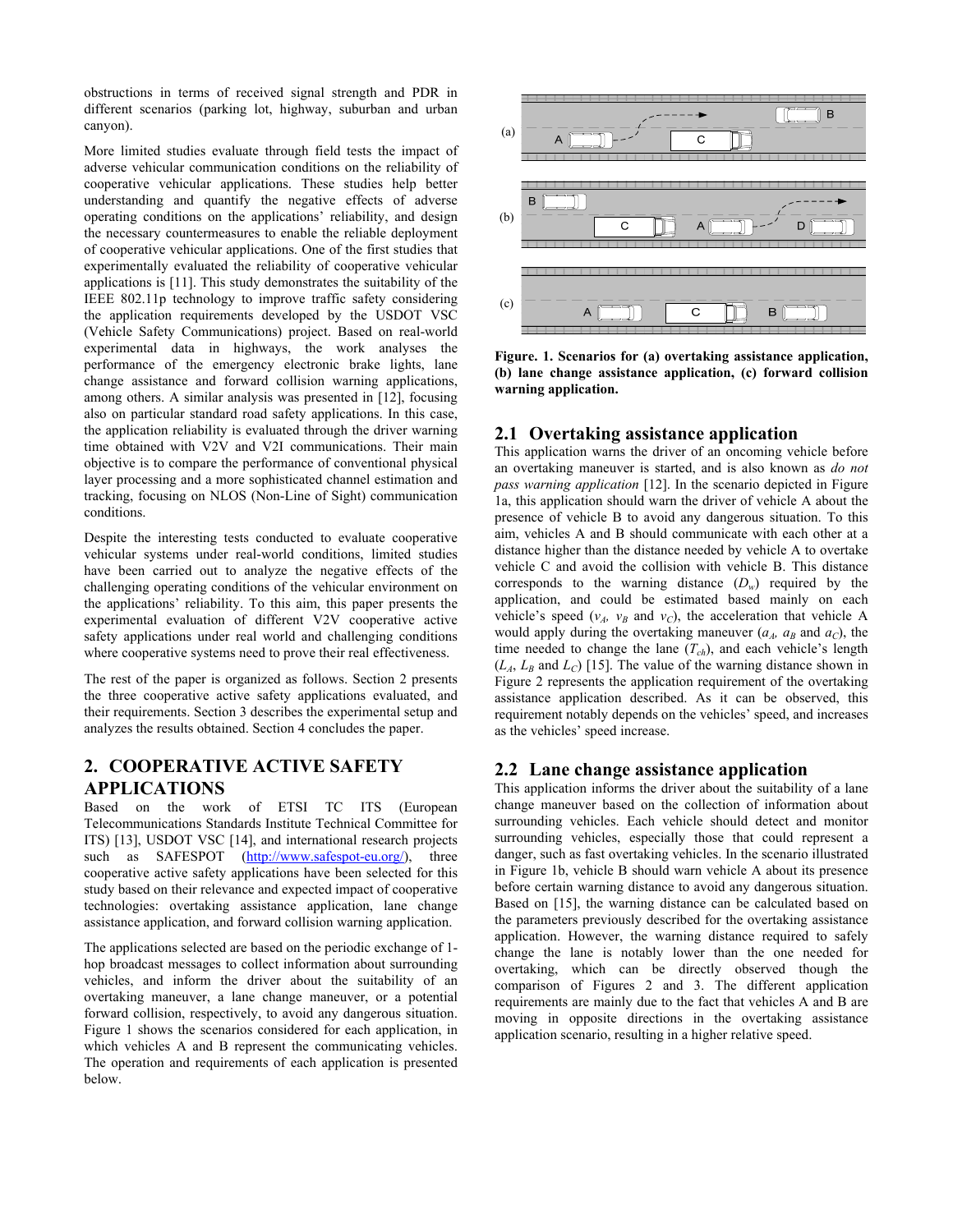

**Figure 2. Distance at which vehicles A and B need to communicate to avoid a dangerous situation in the scenario illustrated in Figure 1a for the overtaking assistance**  application. Configuration:  $T_{ch}$ =2s,  $L_A$ = $L_B$ = $L_C$ =4m,  $a_A$ =4m/s<sup>2</sup>,  $a_B=0$ ,  $a_C=0$ ,  $v_C=v_A$ .



**Figure. 3. Distance at which vehicles A and B need to communicate to avoid a dangerous situation in the scenario illustrated in Figure 1b for the lane change assistance**  application. Configuration:  $T_{ch}$ =2s,  $L_A$ = $L_B$ = $L_C$ =4m,  $a_A$ =1m/s<sup>2</sup>,  $a_B=0$ ,  $a_C=0$ ,  $v_C=v_A$ .

#### **2.3 Forward collision warning application**

This application warns the driver when a rear-end collision danger is detected to reduce the risk of collision. This application will help following vehicles by providing an early notification of lead vehicle braking, even when the driver's visibility is limited. Contrary to the overtaking and lane change assistance application, the forward collision warning application does not require vehicles A and B in Figure 1c to communicate before reaching certain distance. Instead, vehicle A needs to constantly monitor vehicle B (and obviously C) with low latency and high packet transmission frequency requirements, while the distance between them can be nearly constant. The rear-end collision would be avoided if they are able to exchange broadcast packets at a sufficient frequency so that the packet inter-reception time is kept below certain threshold. In other words, a collision would occur if vehicle A does not receive any packet from vehicle B during a certain period of time, while vehicle B reduces its speed. To calculate the maximum inter-reception time that could avoid their collision, uniform kinematics equations can be used, following a similar approach to [15]. Considering that vehicles A and B move initially at the same speed  $(v_0)$ , the initial distance between them is  $d_0$ , and that vehicle B starts decelerating at  $t=0$ , the distance between them once they have stopped can be expressed as:

$$
d(A, B)|_{\text{stop}} = d_0 - v_0 (RT + t_c) - L
$$

where *RT* represents the driver's reaction time, *L* the length of the vehicles, and  $t_c$  the time at which vehicle A receives the first message from B after the deceleration starts. For simplification, this result assumes that the driver of vehicle A starts decelerating at  $t=RT+t_c$  and with the same deceleration as vehicle B. The accident would be avoided if the distance between the two vehicles once they have stopped is above zero, if there was no vehicle between them (vehicle C in Figure 1c). When there is a third vehicle or a truck between vehicles A and B, the accident would be avoided if the distance between the two communicating vehicles once they have stopped is above the third vehicle's length. As it can be observed in the equation above, such distance decreases as  $t_c$  increases. The value of  $t_c$  can be affected by the packet transmission frequency of vehicle B and the PER (packet error rate) experienced. The following equation express the maximum inter-reception time  $t_c$  required by the forward collision warning application under the considered conditions:

$$
t_c < \frac{d_0 - L - L_T}{v_0} - RT
$$

where  $L_T$  represents the length of the truck. This equation links the application requirements in terms of packet inter-reception time to the driving and communication conditions Figure 4 plots the maximum inter-reception time  $t_c$  required for varying speeds,  $v_0$ , and distances between vehicles,  $d_0$ , considering a truck of  $L_T$ =12m between vehicles A and B.



**Figure. 4. Maximum packet inter-reception time needed to avoid a dangerous situation in the scenario illustrated in Figure 1c for the forward collision warning application.**  Configuration:  $L=4m$ ,  $L_T=12m$ ,  $RT=1s$ .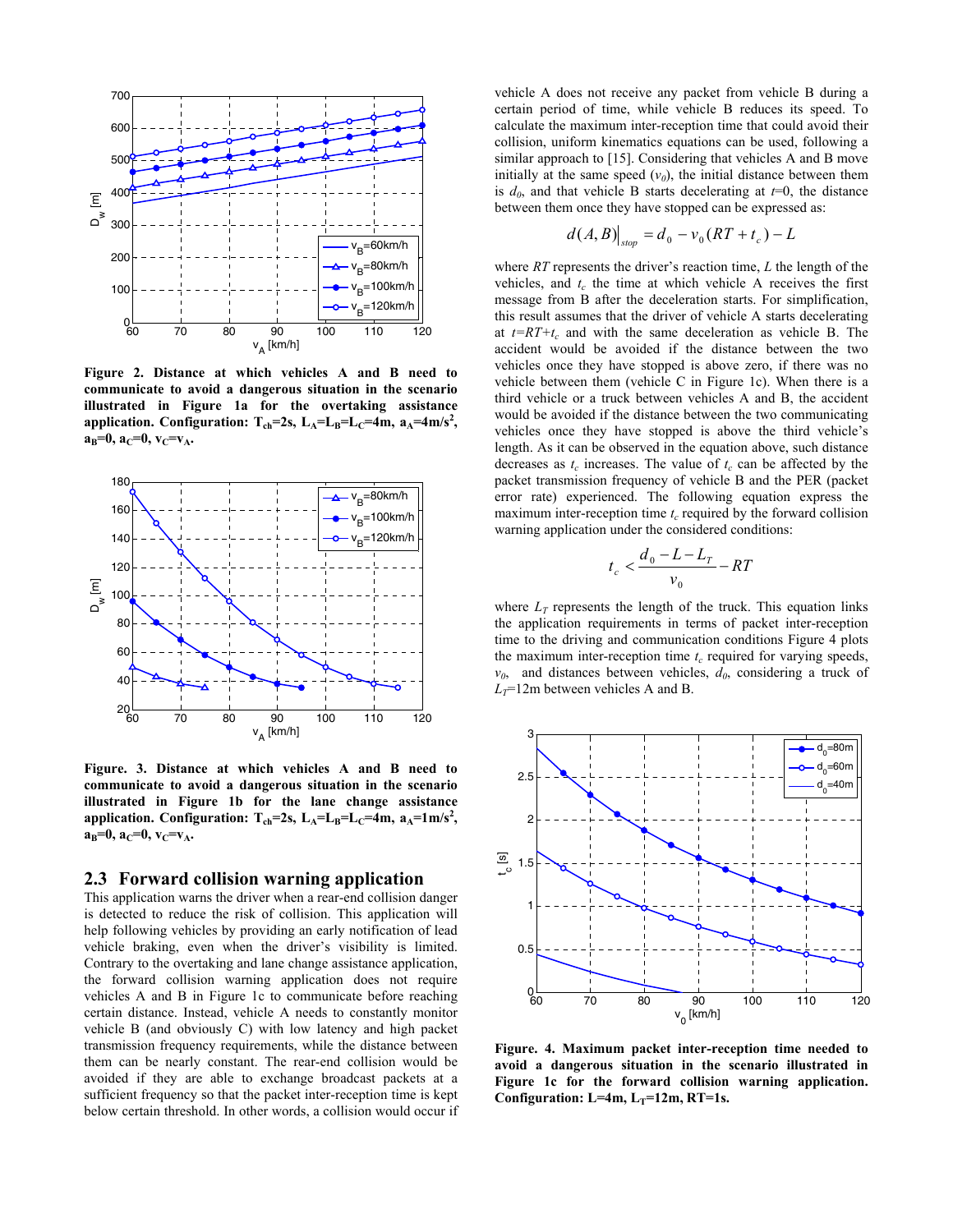# **3. EXPERIMENTAL EVALUATION OF ACTIVE SAFETY APPLICATIONS**

# **3.1 Equipment setup and scenarios**

Two OBUs have been employed in the experiments conducted, each of them equipped with an IEEE 802.11p DENSO WSU (Wireless Safety Unit) prototype and mounted on a standard vehicle (see Figure 5). Each OBU used a single Nippon omnidirectional antenna with 0dBi gain, placed on the roof of a vehicle and connected to the DENSO WSU prototype with an LMR240 antenna cable of 3m length and approximately 3dB cable loss. Each OBU employed a Novatel SMART-V1-2US-PVT GPS receiver to accurately track each vehicle's position. This receiver presents a reference positioning accuracy of 1.8m (RMS) and 20Hz maximum update rate. The most important configuration parameters used in the experiments are summarized in Table 1.



**Figure. 5. Equiped vehicles used in the experiments.**

| Parameter                          | Value     |
|------------------------------------|-----------|
| Transmission power [dBm]           | 5, 10, 20 |
| Packet transmission frequency [Hz] | 2, 10     |
| Data rate [Mbps]                   |           |
| Antenna gain [dBi]                 |           |
| Channel frequency [GHz]            | 5.9       |
| Packet size [bytes]                | 126       |

**Figure 6. View of the different obstructing vehicles used in the tests** 

**Table 1. Configuration parameters** 

To evaluate the reliability of the active safety applications tested under challenging conditions, different vehicles were used as obstacles in the experiments. The most challenging conditions were experienced considering a bus and a large truck obstructing the driver's visibility and radio signal, but standard vehicles were also used as obstacles in some of the tests. Figure 6 shows a scaled drawing of these vehicles, which provides an accurate view of the different size of vehicular obstructions considered. All the experiments were performed near the city of Elche (Spain) in good weather conditions, and including urban, suburban and highway scenarios.

# **3.2 Overtaking assistance application**

The reliability of the overtaking assistance application was evaluated in a suburban environment (straight road with few buildings and trees) through the representation of the scenario illustrated in Figure 1a under real traffic conditions. In these experiments, vehicles A and B move in opposite directions approaching to each other, and vehicle C limits their visibility, resulting in a potentially dangerous overtaking situation. To avoid any dangerous situation, vehicles A and B need to communicate at a distance higher than warning distance. In all the experiments, the speed of vehicles A and B was always between 60km/h and 80km/h, resulting in required warning distances *Dw* between 375m and 460m approximately. Table 2 summarizes the experiments conducted to test the reliability of the overtaking assistance application.

Figure 7 shows the distance between vehicles A and B at which packets were correctly received (RCV) or received with error (ERR) by vehicle A, as both vehicles approach to each other in the 5 experiments conducted. The two vertical lines represent the warning distance *Dw* at which the two vehicles should communicate to avoid dangerous overtaking situations considering both vehicles moving at 60km/h and 80km/h. The reliable exchange of broadcast messages at a distance higher than the required  $D_w$  results in that the application requirements can be satisfied. In this context, it is important to note that the reliable detection of a road hazard could require the correct reception of a number of messages before  $D_w$  (i.e. not only one) to mainly avoid false alarms [17]. Depending on the number of required messages, the application requirements would be satisfied or not. As it can be observed in Figure 7, in E1 (10dBm transmission power and no obstacles between vehicles A and B) the two vehicles were able to communicate before  $D_w(60 \text{km/h})$ , but not before  $D_w(80 \text{km/h})$ , which highlights the need of using high transmission power levels to satisfy the application requirements at high speeds. Experiments E2 and E3 show the effect produced by a vehicle and a truck blocking the radio signal, again with 10dBm transmission power. While the presence of a vehicle reduced the distance





**(a) Standard vehicle (b) Bus (c) Truck**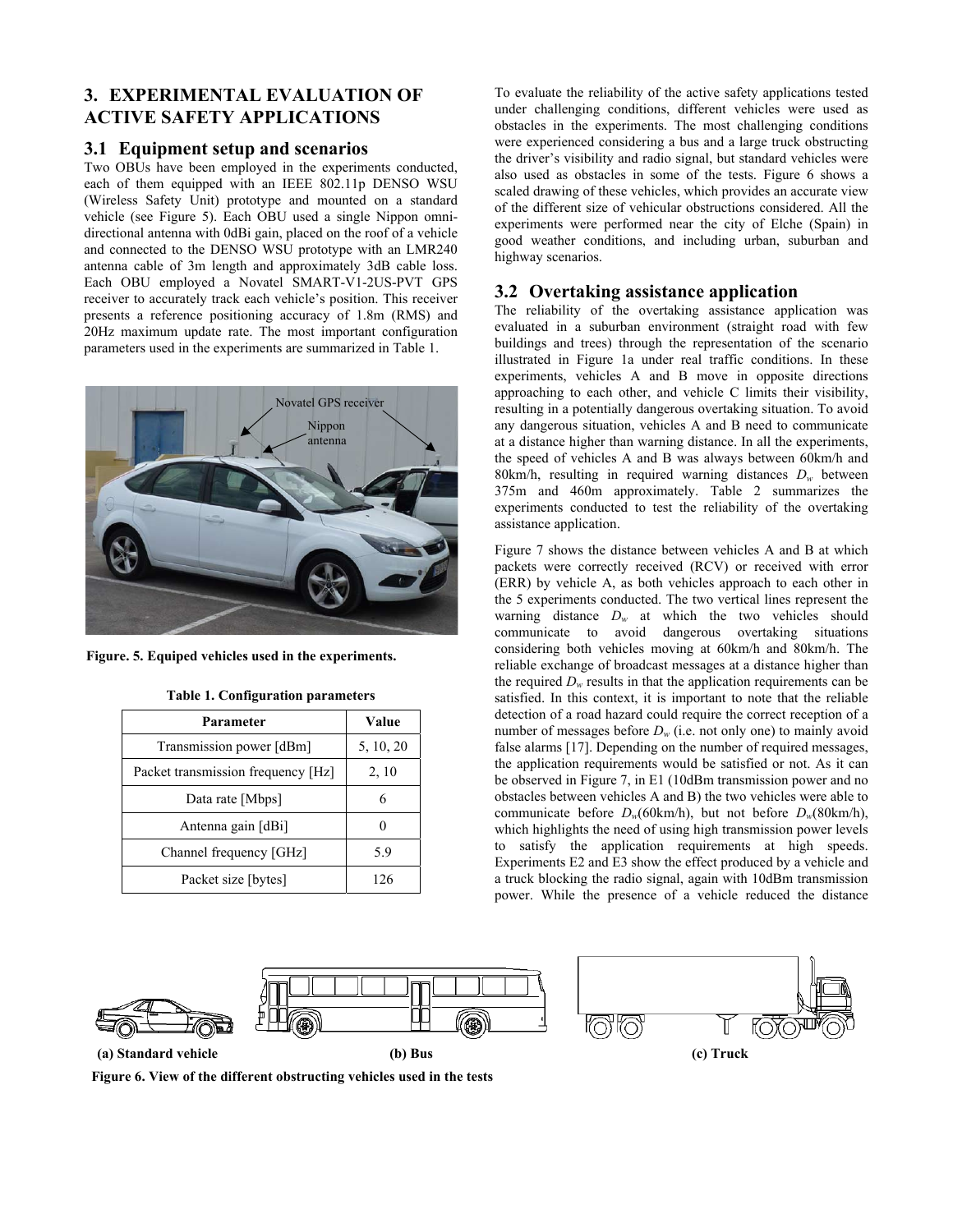between vehicles A and B at which the first broadcast message was correctly exchanged to around 300m (E2), the truck reduced such distance to around 250m (E3). These results clearly show that the obstruction caused by the vehicle or the truck can reduce the application reliability, since vehicles A and B were not able to communicate before the required warning distances.

Transmission power control is one of the mechanisms that could be used to increase the overtaking assistance application reliability, especially under strong vehicular obstructions. Considering 20dBm transmission power, experiments E4 and E5 show again the effect produced by a vehicle and a truck blocking the radio signal. In this case, the use of high transmission power levels could overcome the negative effect produced by a vehicle reducing the visibility conditions (E4), resulting in an increased application reliability. However, the higher attenuation produced by the truck in E5 resulted in that the two vehicles were not able to communicate at distances above *Dw*(80km/h) despite using high transmission power levels.

|  |  | Table 2. Overtaking assistance application experiments |
|--|--|--------------------------------------------------------|
|  |  |                                                        |

| <b>Experiment</b> | <b>Transmission power</b> | Obstruction |
|-------------------|---------------------------|-------------|
| E1                | 10dBm                     | None        |
| E2                | 10dBm                     | Vehicle     |
| E3                | 10dBm                     | Truck       |
| E4                | 20dBm                     | Vehicle     |
| E5                | 20dBm                     | Truck       |



**Figure. 7. Application's reliability analysis of the overtaking assistance application experiments.** 

The obtained results demonstrate that, especially at high speeds and with strong vehicular obstructions, the high application requirements could not be satisfied even considering high transmission power levels. As a result, more advanced solutions would be needed to enable the reliable deployment of the overtaking assistance application. Apart from the use of advanced receivers [12], the consideration of heavy vehicles as relays could enable the reliable deployment of this application in the proposed scenario. In particular, a controlled multi-hop beaconing mechanism could be used so that heavy vehicles dynamically detect the presence of potentially colliding vehicles and forward their broadcast messages to enable their communication at high distances with reduced transmission power levels. In the proposed scenario, vehicle C (heavy vehicle) would continuously monitor all broadcast messages received from surrounding vehicles. When vehicle C detects the presence of vehicle B approaching in the opposite direction, it would forward its beacons so that vehicle A would be able to detect the presence of vehicle B with sufficient time to avoid any dangerous situation. This approach would enable the reduction of the transmission power needed mainly due to the higher antenna height on top of heavy vehicles, and therefore their better visibility conditions with surrounding vehicles.

### **3.3 Lane change assistance application**

The reliability of the lane change assistance application was evaluated in a highway environment through the representation of the scenario illustrated in Figure 1b under real traffic conditions. In this case, vehicle B is on the left lane, moving at a higher speed than vehicle A. Again, vehicle C limits their visibility, resulting in a potentially dangerous lane changing situation. In the lane change assistance application experiments, the speed of vehicle B was always around 120km/h, while vehicle's A speed was between 70km/h and 80km/h, resulting in required warning distances *Dw* between 100m and 125m approximately. The conducted experiments considered different transmission power levels and vehicular obstructions. The transmission power levels tested were lower than those considered for the overtaking assistance application experiments, given the lower warning distance required. Table 3 summarizes the lane change assistance application experiments conducted.

Figure 8 shows the distance between vehicles A and B at which packets were correctly received or received with error by vehicle A in the 3 experiments conducted to test the lane change assistance application. The two vertical lines represent the warning distance *Dw* considering vehicle moving at 120km/h and vehicle A moving at 70km/h and 80km/h. As it can be observed in E6, with 10dBm and a vehicle limiting the visibility conditions, a reliable communication could be established between vehicles A and B at a distance higher than the required warning distance. However, the presence of a truck blocking the radio signal in E7 notably increased packet losses at short distances between vehicles A and B and therefore reduced the possibility of reliably exchange certain number of messages before the required warning distance. Depending on the defined number of messages required to reliably detect a road hazard, the application requirements would be satisfied or not with the presence of the truck in E7. Finally, as it could be expected, the negative effect produced by the presence of heavy vehicles can be even worse for low transmission power levels in E8. The use of low transmission power levels could be imposed by congestion control mechanisms to avoid overloading the wireless channel under high traffic density conditions. These results highlight the need of taking into account the vehicle-specific application requirements when adapting the communication parameters following congestion control policies, as extensively discussed in [18].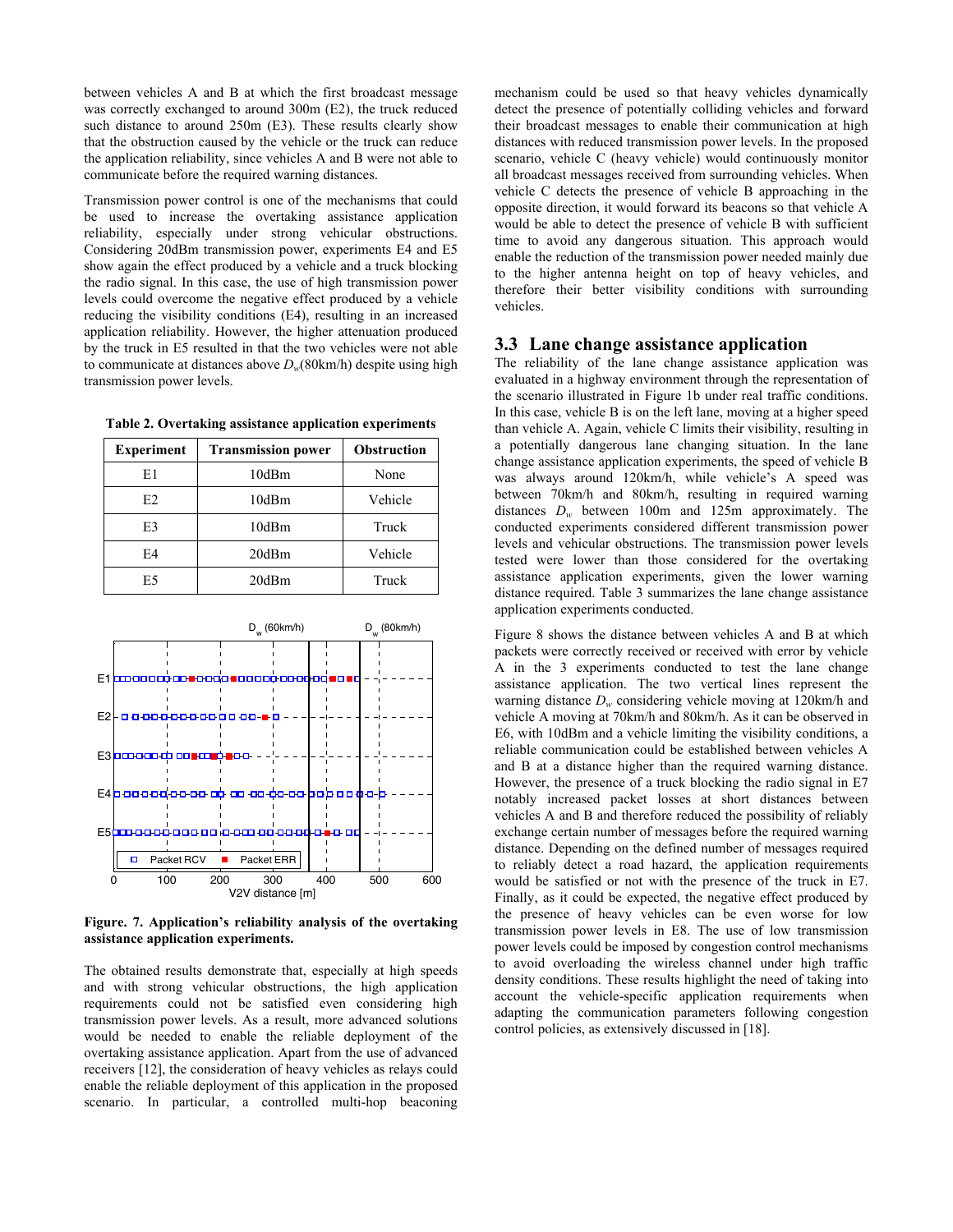**Table 3. Lane change assistance application experiments** 



**Figure. 8. Application's reliability analysis of the lane change assistance application experiments.** 

### **3.4 Forward collision warning application**

The reliability of the forward collision warning application was evaluated under real traffic conditions in an urban and a highway environment through the representation of the scenario illustrated in Figure 1c. In this case, the visibility between vehicles A and B was obstructed by either a bus or a truck in the different experiments to evaluate their influence on the packet reception rate and application's reliability. While in the urban environment their speed was always between 0km/h and 40km/h, the highway scenario permitted testing the application at around 90km/h. Table 4 summarizes the forward collision warning application experiments performed.

**Table 4. Forward collision avoidance application experiments** 

| <b>Experiment</b> | <b>Transmission</b><br>power | <b>Obstruction</b> | <b>Environment</b> |
|-------------------|------------------------------|--------------------|--------------------|
| E9                | 10dBm                        | Bus                | Urban              |
| E10               | 10dBm                        | Truck              | Highway            |
| E11               | 20dBm                        | Truck              | Highway            |

Figure 9 shows the driving conditions and communications performance experienced in experiment E9, conducted in the city of Elche with 10dBm transmission power and a bus blocking the visibility between vehicles A and B. The figure shows that communications at V2V distances between 15m and 50m were required to support the forward collision avoidance application in this scenario. The minimum distances between the communicating vehicles were mainly produced at the bus stops and traffic light stops. With regards to the communications performance, the urban environment produced high RSSI (Received Signal Strength Indicator) variations, even for similar

V2V distances and short time intervals, possibly due to the multipath effect typically present in urban environments. Despite the high signal variability, the PER experienced was always low except in the area of around 200s elapsed time, in which the communicating vehicles and the bus entered a roundabout with reduced visibility.



**Figure 9. Driving conditions and communications performance experienced by vehicle A in E9 (10dBm, bus, urban environment).** 

Figure 10 depicts the driving conditions and communications performance experienced in E10, conducted in a highway with 10dBm transmission power. In this experiment, vehicles A and B had direct visibility during the initial 760s. As it can be observed, during this initial phase almost no packet losses were produced (i.e. PER almost null) due to the favorable propagation conditions and short V2V distances. The RSSI variability observed was lower than the one experienced in the urban environment, given the reduction of the multipath effect in open environments such as highways. The negative effect produced by the truck can be observed after the initial 760s. At around 760s of elapsed time, a truck blocked the visibility between vehicles A and B, and was maintained during the rest of the experiment. As shown in Figure 10, the truck drastically produced a signal attenuation of around 12dB, which resulted in a notable increase of the PER levels experienced. These results clearly demonstrate the decrease of the communications performance due to heavy vehicles in highway environments even at short distances, which could result in a decrease of the application's reliability.

The operating conditions of E10 were reproduced in E11, but using a higher transmission power (20dBm). In E11, the truck started blocking the visibility between vehicles A and B at around 480s elapsed time. As in E10, a signal attenuation of around 12dB was produced by the truck. Although the use of higher transmission power in E11 prevented high packet losses, a nonnegligible PER was observed due to the truck obstruction.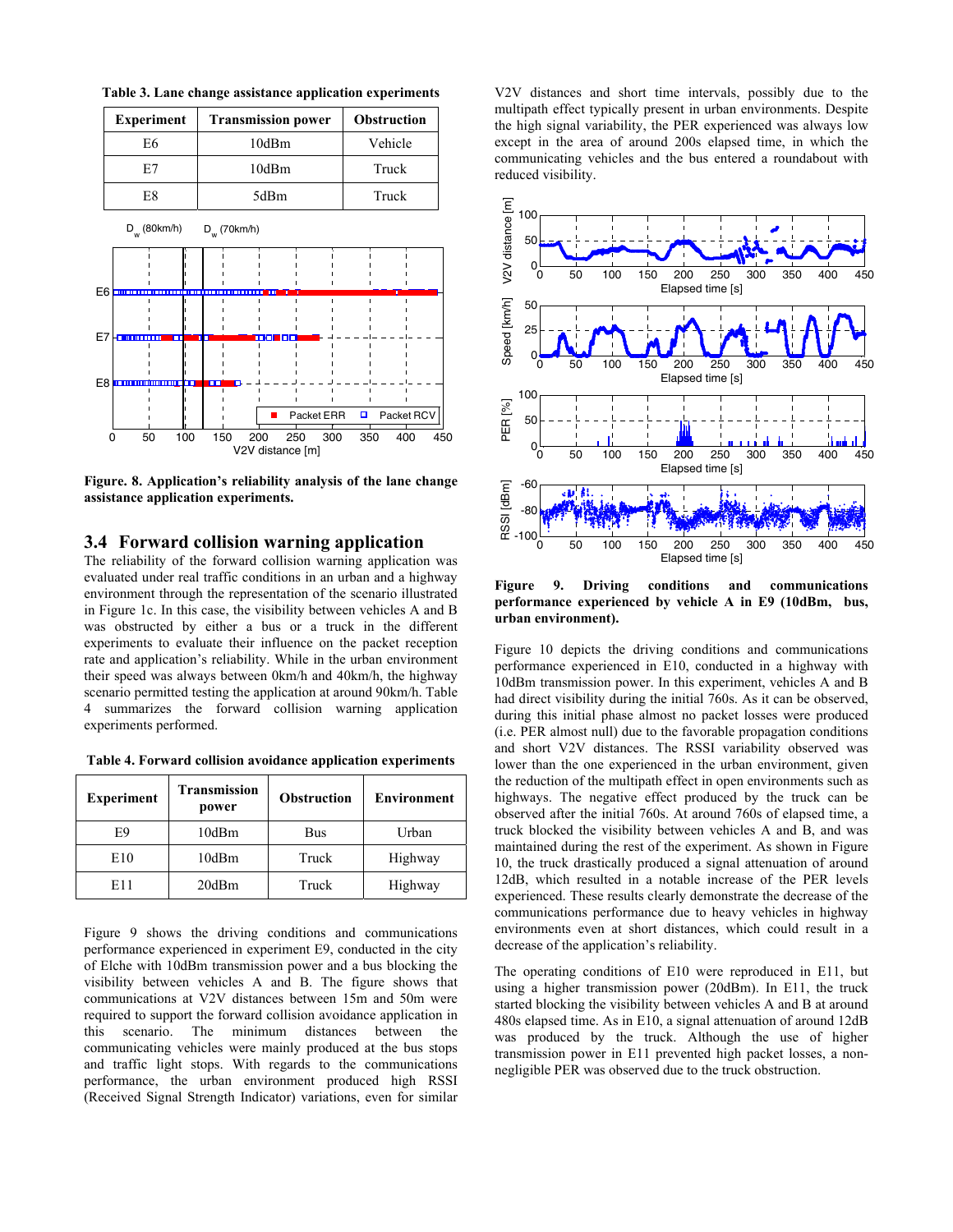

**Figure 10. Driving conditions and communications performance experienced by vehicle A in E10 (10dBm, truck, highway environment).** 



**Figure 11. Driving conditions and communications performance experienced by vehicle A in E11 (20dBm, truck, highway environment).** 

As shown in section 2.3, the main communication performance parameter that affects the forward collision warning application is the packet inter-reception time, i.e. the time between consecutive packets correctly received. To avoid the potential collision, the packet inter-reception time needs to be below the threshold previously defined, that depends on the vehicles' speed and length, the distance between them and the driver's reaction time. Figure 12 shows the CDF of the packet inter-reception time measured in experiments E9, E10 and E11. As it can be observed,

the presence of a bus in the urban environment using 10dBm (E9) and the presence of a truck in the highway using 20dBm (E11) did not significantly increase the packet inter-reception times experienced. However, such time was increased in around 20% of received packets in E10 due to the presence of a truck and the use of low transmission power.



**Figure 12. CDF of packet inter-reception time for the forward collision avoidance experiments.** 

Based on the experiments conducted, the forward collision warning application reliability can be estimated considering the vehicles' speed and V2V distances, and the established application requirement previously defined based on the packet inter-reception time. Such reliability is presented in Table 5 as the percentage of time during which the application's requirement is satisfied, for two different driver's reaction time values. As it was expected, the reliability of the application in experiment E9 is notably high, given the low packet inter-reception times and low vehicular speeds experienced. In particular, the obtained results show that in more than 96% of the time, vehicle B would receive an alert from vehicle A with enough time for the driver to react and avoid the dangerous situation. In E10, the application's reliability was decreased due to the higher vehicular speeds permitted in the highway and the lower communication performance due to the presence of the obstructing truck. The increase of the transmission power to 20dBm in E11 improved the application's reliability compared to E10, thanks to the improvement of the PER and packet inter-reception time. However, despite the high reduction in packet inter-reception times and PER levels in E11, the higher speeds experienced in E11 prevented an even higher improvement of the application's reliability. In this case, higher application's reliability could only be obtained with an increase of the packet transmission frequency, which was 10Hz in the experiments (and therefore the minimum packet inter-reception time was fixed to 0.1s).

The obtained results clearly show the potential impact of obstructing elements on the communications performance and, most significantly, on the application's reliability. This is especially true for high driver's reaction time values, with which the application's reliability decreased to 50%-55%. Moreover, the experiments conducted also highlight the high dependence of the application requirements and reliability on the driving conditions and communications performance. The direct comparison of the results obtained the different experiments reveals that the improvement of the communications performance does not directly imply a high improvement of the application's reliability, in this case because an insufficient packet transmission frequency.